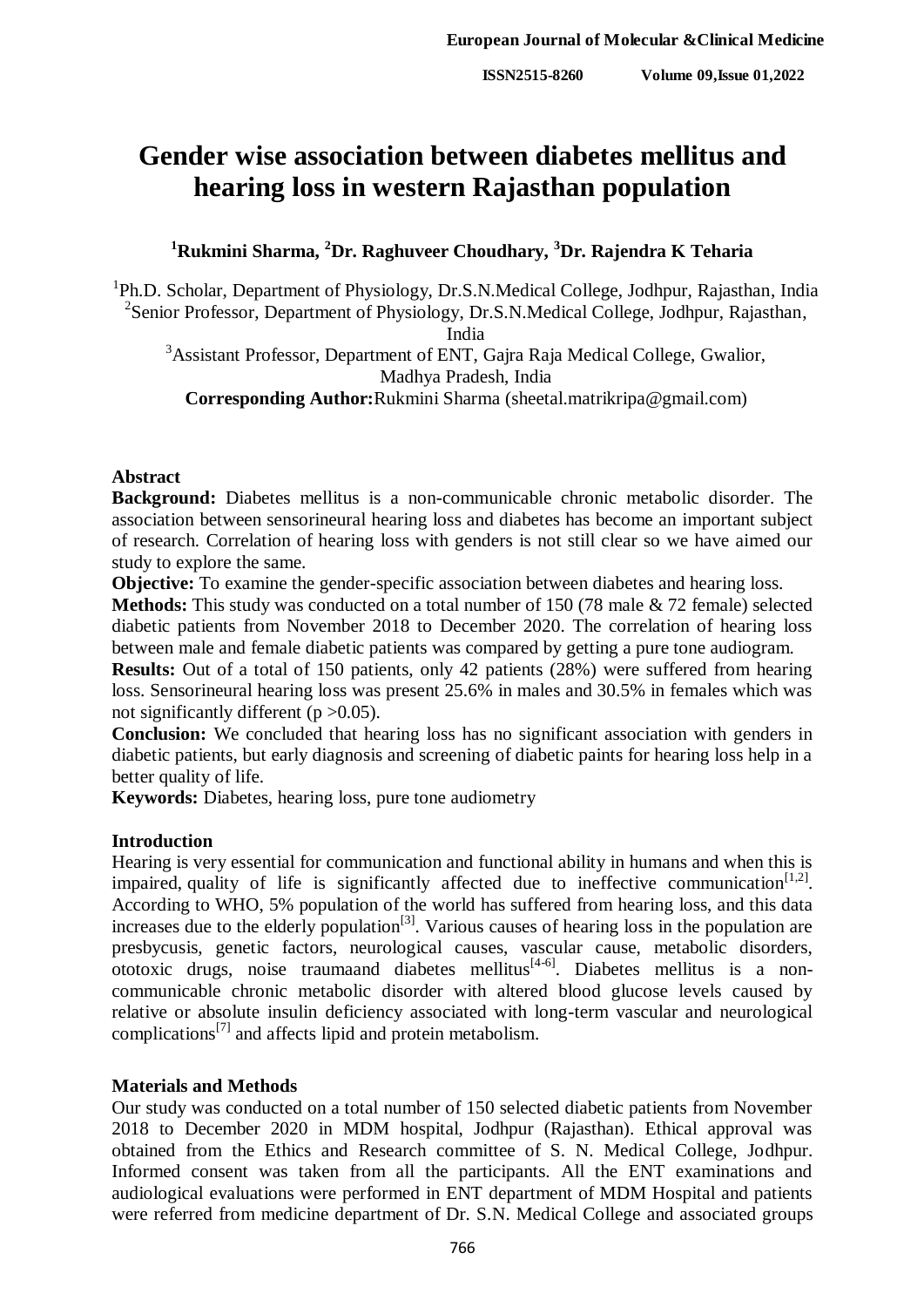#### **ISSN2515-8260 Volume 09,Issue 01,2022**

of hospital. Only biochemically confirmed patients referred from medicine department below 50 years of age who had normal otoscopic examination were included in study. Patients with history of ear disease, ear surgery, history of hearing impairment caused by any other disorder, history of noise exposure and ototoxic drug intake, were excluded from the study. We also excluded non cooperative subjects and subjects which were not able to communicate. Upper age group limit was strictly limited to 50 years to minimize the effect of presbycusis. After complete ear, nose & throat examination, all patients had undergone a hearing assessment by pure tone audiometer [AC 40] in a sound proof room. Pure tone thresholds were measured for at 250,500,1000,2000,3000 & 4000 Hz for both air and bone conduction & 6000 and 8000 Hz for air conduction only. Before going through procedure subject is examined for the presence of ear wax, fungal plug or any other local pathology.

Average of audiometric hearing threshold at 500, 1000 and 2000 Hz for both air & bone conduction was calculated as pure tone average and categorized normal hearing  $(\leq 25 \text{ dB})$ , mild hearing loss (26-40 dB), moderate hearing loss (41-60 dB), severe hearing loss (61-80 dB) and profound hearing loss (81dB & above) in accordance to the WHO.

Statistical analysis for quantitative data was calculated through mean and standard deviation (S.D.). Proportions and percentage were measured for quantitative data. Chi square test was used for analysis. Significance level was kept 0.05 with the corresponding confidence level 95. P value <0.05 was taken as significant for study. IBM SPSS version 23 software was used for statistical analysis.

# **Results**

Total 150 patients were participated in our study. Out of that 78 were male (52%) and 72 were female (48%). The male: female ratio was 1:1.08.

The prevalence of hearing loss in study groups was 28% (20 male & 22 female as shown in table 1).

| <b>Presence of SNHL</b> | Male $(n=78)$ | Female $(n=72)$ | P value |
|-------------------------|---------------|-----------------|---------|
| Present                 | 20 (25.6%)    | 22 (30.5%)      | 0.505   |
| Not present             | 58 (74.4%)    | 50 (69.5%)      |         |

**Table 1:** Prevalence of hearing loss in diabetic patients

**Note:** SNHL-Sensorineural hearing loss, n= number of subjects.

Table 2 and figure 1 are showing the number of male and female having different degree of hearing loss in diabetic group. In this group 108 subjects including 58 males and 50 females were within normal limit and having no hearing loss. 12 males and 11 females total 23 were mild, 4 male and 5 female total 9 were having moderate, 3 male and 6 females total 9 were moderately severe and only 1 male was having severe degree of hearing loss. There was no correlation found among male and female patients having hearing loss in diabetes so it can be said that hearing loss in diabetes has no association with gender (p value  $>0.05$ ).

**Table 2:** Gender wise distribution of hearing loss cases in diabetic group

| <b>Hearing Loss in diabetic group</b> |                   |                                               |    |              |  |
|---------------------------------------|-------------------|-----------------------------------------------|----|--------------|--|
|                                       |                   | <b>Gender</b><br><b>Male</b><br><b>Female</b> |    | <b>Total</b> |  |
|                                       |                   |                                               |    |              |  |
| Degree of<br><b>Hearing Loss</b>      | WTL               | 58                                            | 50 | 108          |  |
|                                       | Mild              | 12                                            | 11 | 23           |  |
|                                       | Moderate          |                                               |    |              |  |
|                                       | Moderately severe | 3                                             | 6  |              |  |
|                                       | Severe            |                                               |    |              |  |
| Total                                 |                   |                                               |    |              |  |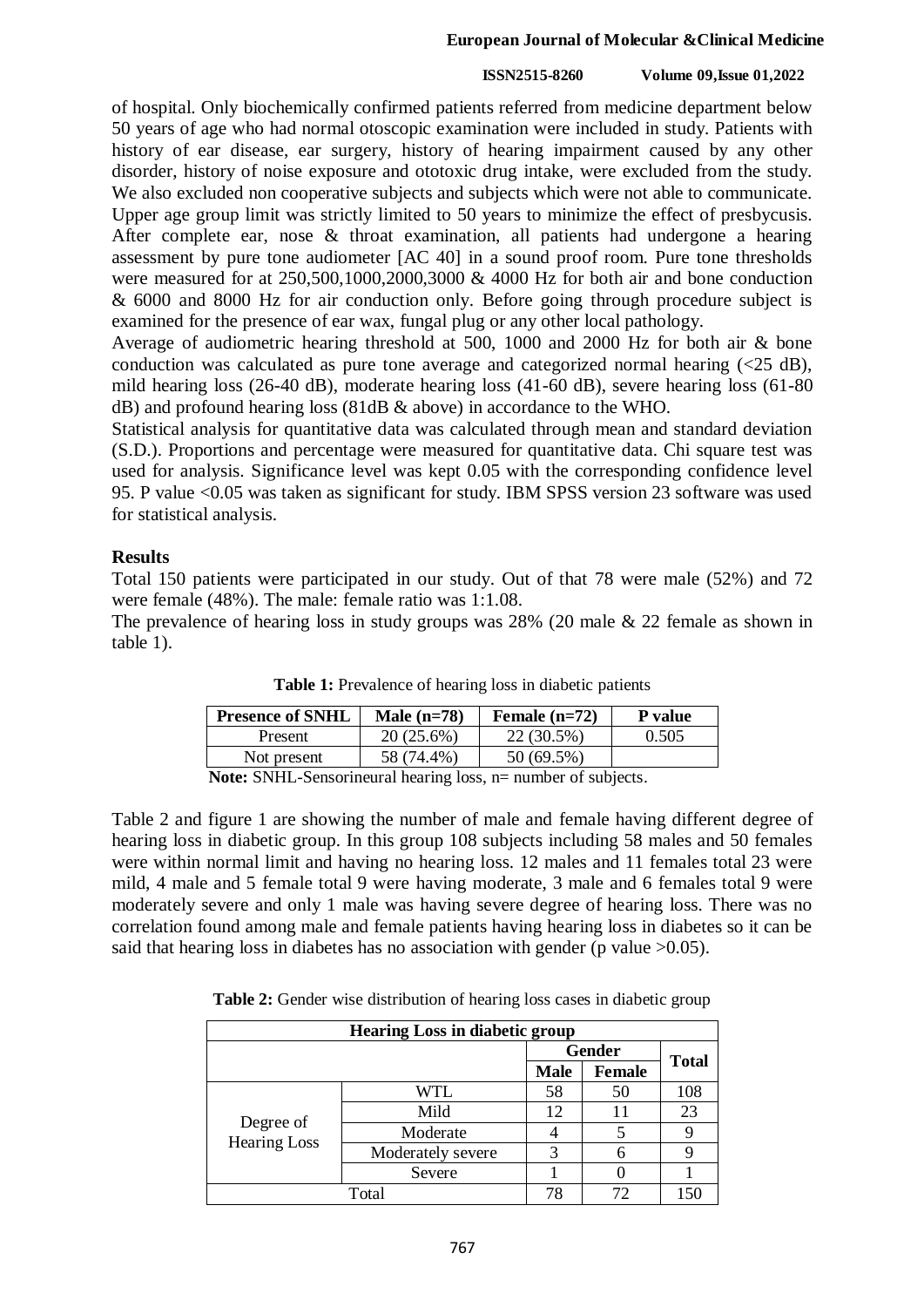|  | <b>ISSN2515-8260</b> |
|--|----------------------|
|  |                      |

**ISSN2515-8260 Volume 09,Issue 01,2022**

| <b>Chi-Square Tests</b>                  |         |  |       |  |  |
|------------------------------------------|---------|--|-------|--|--|
| ValuedfAsymptotic Significance (2-sided) |         |  |       |  |  |
| Pearson Chi-Square                       | 2.51114 |  | 0.643 |  |  |
| Likelihood Ratio                         | 2.9144  |  | 0.572 |  |  |
| Linear-by-Linear Association 0.646 1     |         |  | 0.422 |  |  |
| N of Valid Cases                         | 50      |  |       |  |  |

**Note:** WTL=within normal limit, M= Male, F= Female.



Table 3 is showing descriptive analysis of audiometry of bone conduction and air conduction at different frequencies in diabetic group. It is clearly visible from the table that at high frequencies hearing threshold is more than lower frequencies.

| Descriptive Statistics of audiometry at different frequencies in Diabetes Group |     |                |                |             |                       |
|---------------------------------------------------------------------------------|-----|----------------|----------------|-------------|-----------------------|
| <b>Frequency (Hz)</b>                                                           | N   | <b>Minimum</b> | <b>Maximum</b> | <b>Mean</b> | <b>Std. Deviation</b> |
| 250 AC                                                                          | 150 | 15             | 60             | 25.43       | 20.952                |
| 250 BC                                                                          | 150 | 5              | 50             | 15.93       | 9.348                 |
| 500 AC                                                                          | 150 | 15             | 75             | 27.72       | 40.294                |
| 500 BC                                                                          | 150 | 5              | 65             | 16.70       | 10.295                |
| 1000AC                                                                          | 150 | 15             | 75             | 32.91       | 80.165                |
| 1000 BC                                                                         | 150 | 5              | 65             | 18.10       | 11.552                |
| 2000AC                                                                          | 150 | 15             | 75             | 40.81       | 161.056               |
| 2000 BC                                                                         | 150 | 5              | 65             | 19.47       | 12.413                |
| 4000 AC                                                                         | 150 | 15             | 75             | 55.53       | 323.470               |

Table 3: Descriptive study of audiometry in diabetic group

| 4000 BC             | 150 | 10 | 60 | 20.20  | 13.385 |
|---------------------|-----|----|----|--------|--------|
| 8000 (AC only)      | 150 |    | 80 | 30.36  | 16.054 |
| <b>PTA</b>          | 150 |    |    | 26.340 | 12.385 |
| Valid N (list wise) | 150 |    |    |        |        |

**Note:** N-Number of subjects AC-Air Conduction BC-Bone Conduction, Hz-Hertz, PTA-Pure Tone Average.

Table 4 showing comparison of mean pure tone average (PTA) in affected males and females.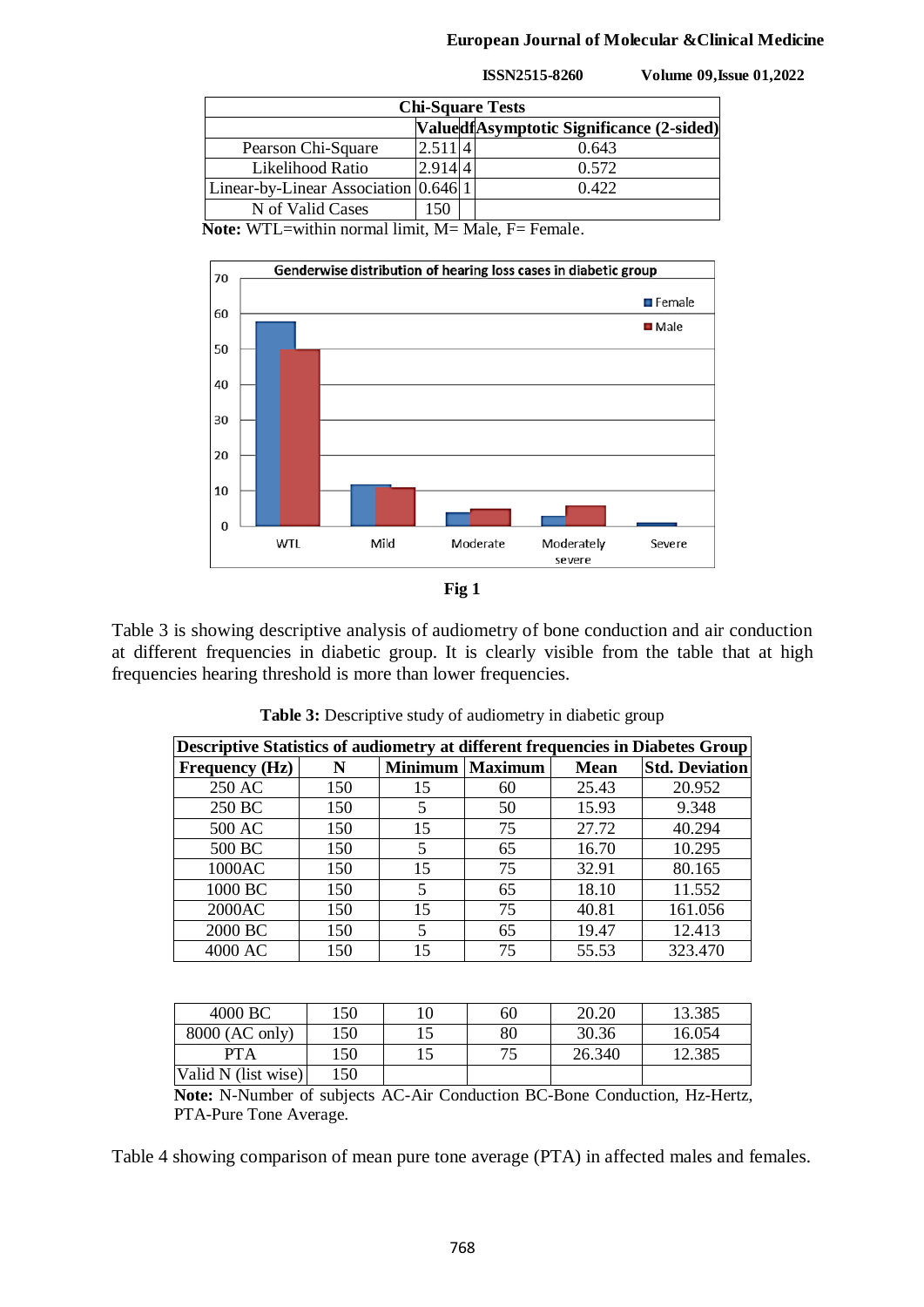#### **ISSN2515-8260 Volume 09,Issue 01,2022**

**Table 4:** Gender wise mean PTA comparison in affected patients

| E N<br>5.LV. | Male           | Female | D<br>value |
|--------------|----------------|--------|------------|
| Mean         | Q <sub>1</sub> | .2.62  | -845       |

Table 5 and figure 2 are showing gender wise distribution of subjects in different age group. Maximum patients were found in the 41-50 years age group.

**Table 5:** Gender wise distribution in different age groups in diabetic group

| <b>Gender Wise Age Distribution In Diabetic Group</b> |                |               |               |              |  |  |
|-------------------------------------------------------|----------------|---------------|---------------|--------------|--|--|
|                                                       |                | <b>Gender</b> |               |              |  |  |
|                                                       |                | <b>Male</b>   | <b>Female</b> | <b>Total</b> |  |  |
|                                                       | $\leq$ 30 Year |               | 13            |              |  |  |
| Age in Year                                           | 31-40 Year     | 36            | 28            | 64           |  |  |
|                                                       | 41-50 Year     | 34            | 31            | 65           |  |  |
| Total                                                 |                |               |               |              |  |  |





## **Discussion**

Hearing loss is a major public health problem that affects 5% population and causes functional and occupational losses<sup>[3]</sup>. In our study total of 150 patients were included from 10 to 50 years of age. Above 50 years of age, patients were excluded to minimize the effect of presbycusis. Age-related hearing loss usually increases after the fifth decade but the metabolic disorder may cause earlier presentation. Diabetes affects all systems including vestibular and cochlear systems: unfortunately, the mechanism of affecting the inner ear is not completely resolved $^{[10-12]}$ .

In our study, we divided patients according to their sex and compared the results of hearing loss by calculating pure tone audiometry. In the present study, we had 78(52%) male and 72(48%) female patients in the diabetic group and we observed 20(25.64%) males and 22(30.55%) females of all age groups having hearing loss of different degrees and it was not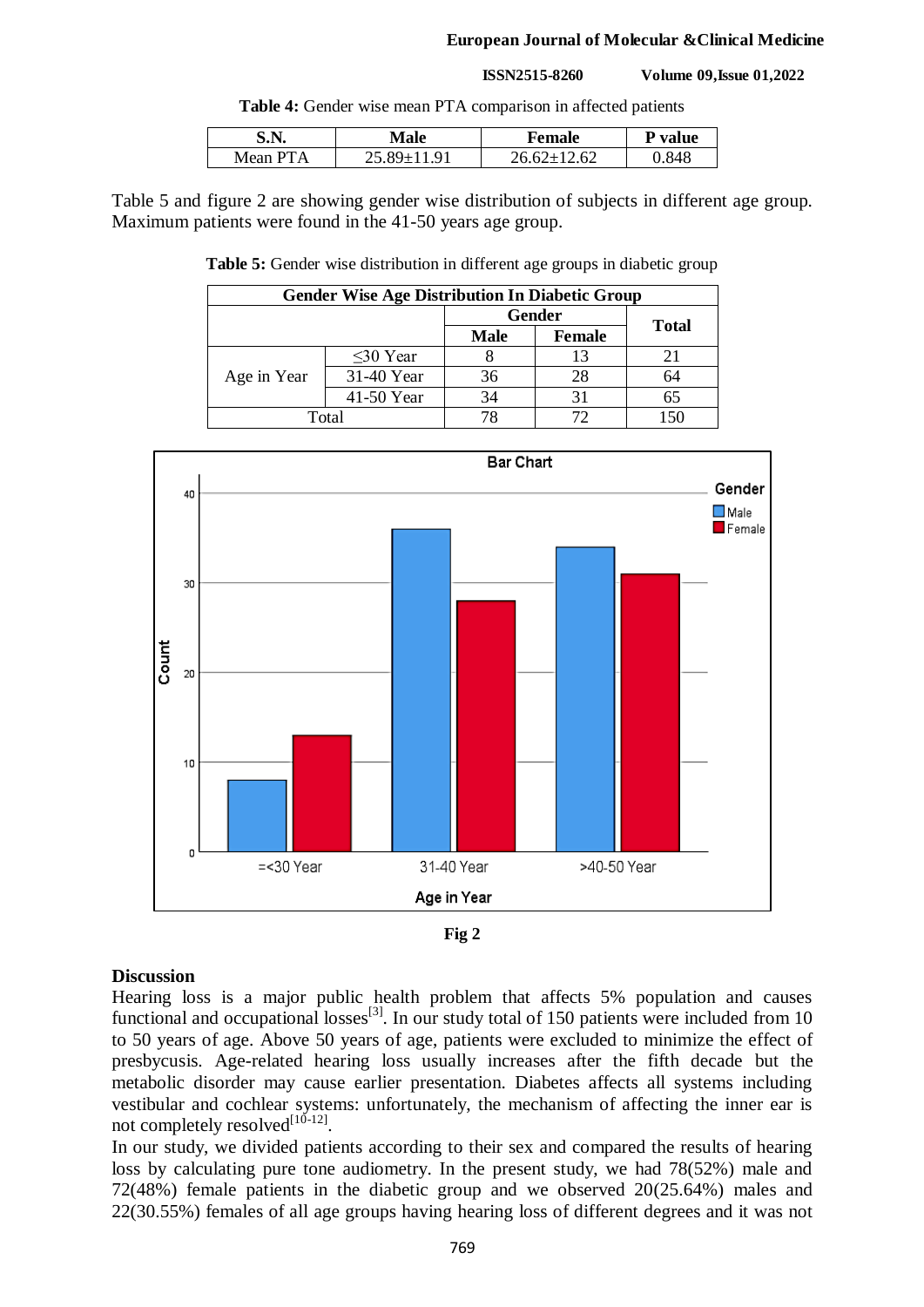#### **ISSN2515-8260 Volume 09,Issue 01,2022**

found significant (p*-value* was more than 0.05) and there was no static difference in pure-tone average in both sexes as shown in table 4(p-value is more than 0.05). So, it was concluded that there is no sex-wise association of hearing loss in diabetic patients (Table 1  $\&$  2)). Our study results were similar with Kakalapudi V *et al*., Rajendran S. *et al*., Saini S *et al*., Meena R *et al.*, Chamyal 1997 and Sharma *et al.*, 1999<sup>[11, 13-18]</sub>. Some study denies this relationship</sup> and contrary to our study Taylor *et al* and Wang *et al* reported that diabetic female patients have a higher incidence of hearing loss in comparison to males $^{[19, 20]}$ .

In our study, hearing loss was more for higher frequency and sensorineural type (Table 3) which are comparable to other studies<sup>[11-18]</sup>.

Maximum numbers of the diabetic patient were found 41-50 years group of age. In our study only 21(14%) patients with diabetes were found in the group  $\leq 30$  years, age group 31-40 years group had 64(42.67%) and 41-50 years age group had 65(43.33%). So, with these results, it can be easily concluded that increasing age has a positive correlation with diabetes mellitus (Table 5). Chamyal 1997 and Sharma et al 1999 also observed the same results in their studies although Chamyal had lesser patients in 31-40 years in comparison to  $\leq$ 30-year  $group^{[13, 14]}$ .

# **Summary &Conclusion**

In the present study, we concluded that there is no sex-wise association between diabetes mellitus and hearing loss. In diabetes, hearing loss was found of sensorineural type and higher frequency was most affected. It was the major finding in our study that hearing loss in DM was found maximum in 41-50 years age group so increasing age is a risk factor in diabetics for hearing loss.

On the basis of our study, we recommend all diabetic patients for regular screening of hearing for both sexes. This early diagnosis and proper treatment and care can improve the condition and can give a better quality of life.

Studies on sex-specific association between hearing loss and diabetes have not much been explored in the western Rajasthan population. Our study aimed an effort for the diabetes patients suffering from hearing loss in the Jodhpur district of western Rajasthan.

# **References**

- 1. Lin FR, Metter EI, OBrien RJ, Resnick SM, Zonderman AB, Ferrucci L. Hearing loss and incident dementia. Arch Neurol. 2011;68:214-220.
- 2. Wilson BS, Tucci DI, Merson MH, O Donoghue GM. Global hearing health care: new finding and perspective. Lancet. 2017;390:2503-2515.
- 3. Deafness and hearing loss, 2020.Accessed: January 11, 2020: http://www.who.int/newsroom/factsheets/detail/deafness and hearing loss.
- 4. Kidd Iii AR, Bao J. Recent advances in the study of age-related hearing loss: a minireview. Gerontology. 2012;58:490-496.
- 5. Palomar Garcia V, AbdulganiMartinz F, BodetAugusti E, Andrew Mencia L, PalomerAsenjio V. Drug induced ototoxicity: current status. Acta otolaryngol. 2001;121:569-572.
- 6. Sliwinska-Kowalska M, Davis A. Noise-induced hearing loss. Noise health.2012;14:274- 280.
- 7. Diaz de Leon-Morales LV, Jauregui-Renaud K, Garay-Sevilla ME, Hernández-Prado J, Malacara-Hernández JM. Auditory impairment in patients with Type 2 diabetes mellitus. Arch Med Res. 2005;36:507-10.
- 8. Sen S, Chakroborty R. Treatment and diagnosis of diabetes and its complication; advanced approaches. Mini Rev Med Chem. 2015;15:1132-1133.
- 9. Cohen Atsmoni S, Brener A, Roth Y. Diagnosis in the practice of otolaryngology. Diabetes Metab Syndr. 2019;13:1141-1150.
- 10. Pathophysiology of diabetes mellitus, eJIFCC2002, 13(5), 140-144.